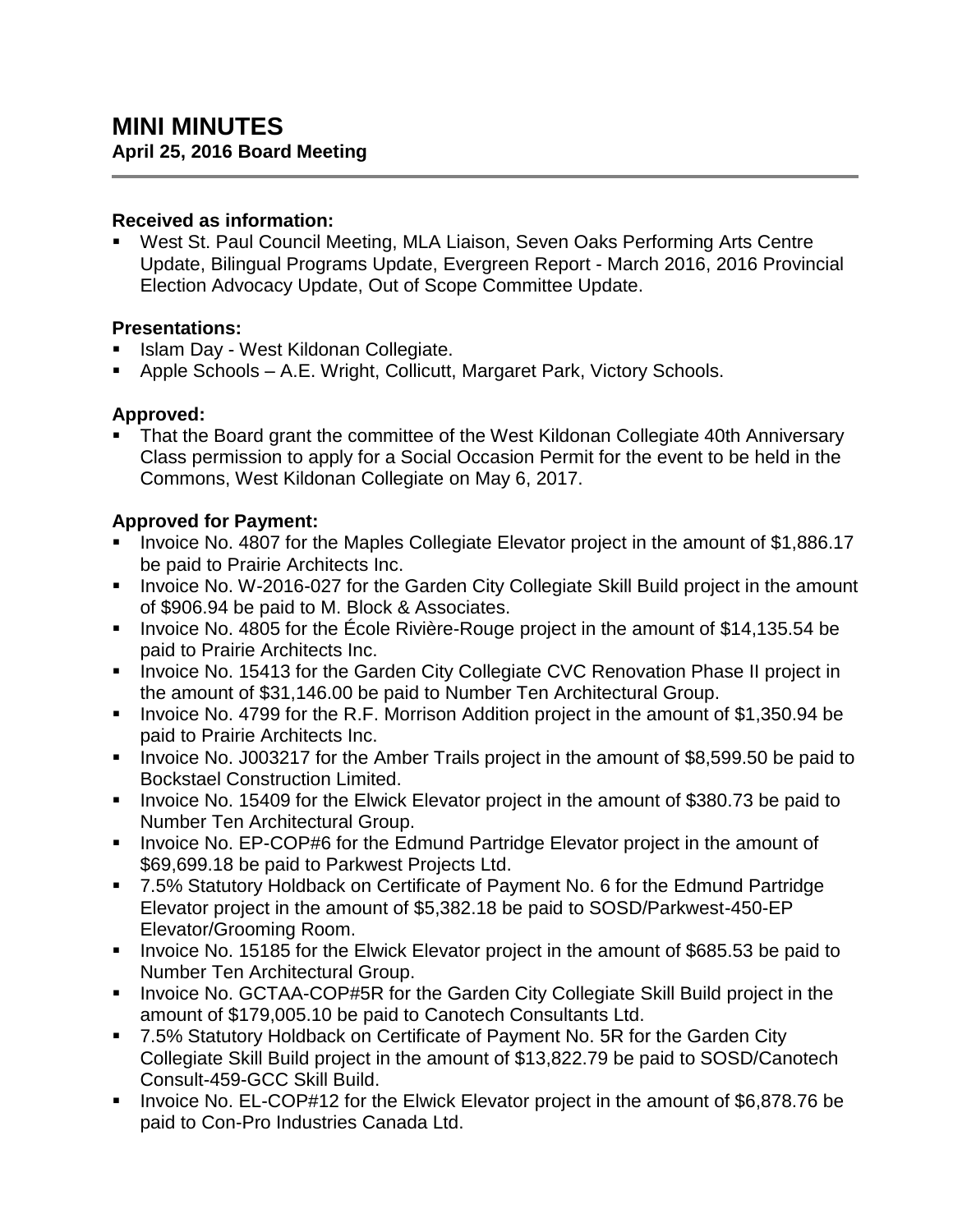- 7.5% Statutory Holdback on Certificate of Payment No. 12 for the Elwick Elevator project in the amount of \$6,878.76 be paid to SOSD/Con-Pro-453-Elwick Elevator/Grooming Room.
- Invoice No. 15410 for the Edmund Partridge Elevator project in the amount of \$926.85 be paid to Number Ten Architectural Group.
- **Invoice No. 15412 for the Garden City Collegiate Skill Build project in the amount of** \$1,678.95 be paid to Number Ten Architectural Group.
- Invoice No. ERR-COP#13 for the École Rivière-Rouge project in the amount of \$375,352.56 be paid to Parkwest Projects Ltd.
- 7.5% Statutory Holdback on Certificate of Payment No. 13 for the École Rivière-Rouge project in the amount of \$28,984.75 be paid to SOSD/Parkwest Projects.

## **Conference Reports:**

 Karen Hiscott, Principal, Governor Semple School. American Educational Research Association Annual Meeting, April 8 to 12, 2016 - Washington, D.C.

## **Correspondence:**

- Manitoba School Boards Association. 2016 Record of Proceedings.
- **West St. Paul School Wastewater Treatment Plant Decommissioning Plan.**
- **Custodial Supplies Tender.**
- Gerard Lesage, Executive Director, Public Schools Finance Board. The Seven Oaks School Division - Maintenance and Transportation Building and Property - Civic Address 2536 McPhillips Street - Authorization to Proceed with Disposition.
- **Accounts Summary Ending January 31, 2016.**
- **Jamie Kozak, Prairie Architects Inc. R.F. Morrison Change Order No. 18.**
- Lindsay Oster, Prairie Architects Inc. École Rivière-Rouge Change Order No. 30.
- Jamie Kozak, Prairie Architects Inc. R.F. Morrison Change Order No. 19.
- Michael Willcock, D'arcy & Deacon. Land Exchange with the City of Winnipeg Portion of Public Reserve A, Plan 34650 owned by the City for Lot 3, Plan 23200 owned by Seven Oaks. Copy of certified Status of Title No. 2829516/1 which has now been transferred into the name of The City of Winnipeg.
- Gerard Lesage, Executive Director, Public Schools Finance Board. Garden City Collegiate - Phase II Cooperative Vocational Education Addition and Renovations - Proceed to 66% Construction Documents.
- **MASBO News 2016** 
	- Message from the MASBO President Gaylene Schroeder-Nishimura.
	- MASBO Welcomes New Executive Members Wayne Shimizu.
	- Article "School Divisions Form Co-operative to Share CIMS Software and Hardware" - Wayne Shimizu.

# **Personnel Report:**

- Nancy Janelle was appointed to the position of Principal, Seven Oaks Met School effective September 6, 2016.
- Jennifer McGowan was appointed to the position of Student Services Coordinator (Permanent) effective September 6, 2016.
- Faye Pahl was appointed to the position of Vice-Principal, École Rivière-Rouge effective September 6, 2016.